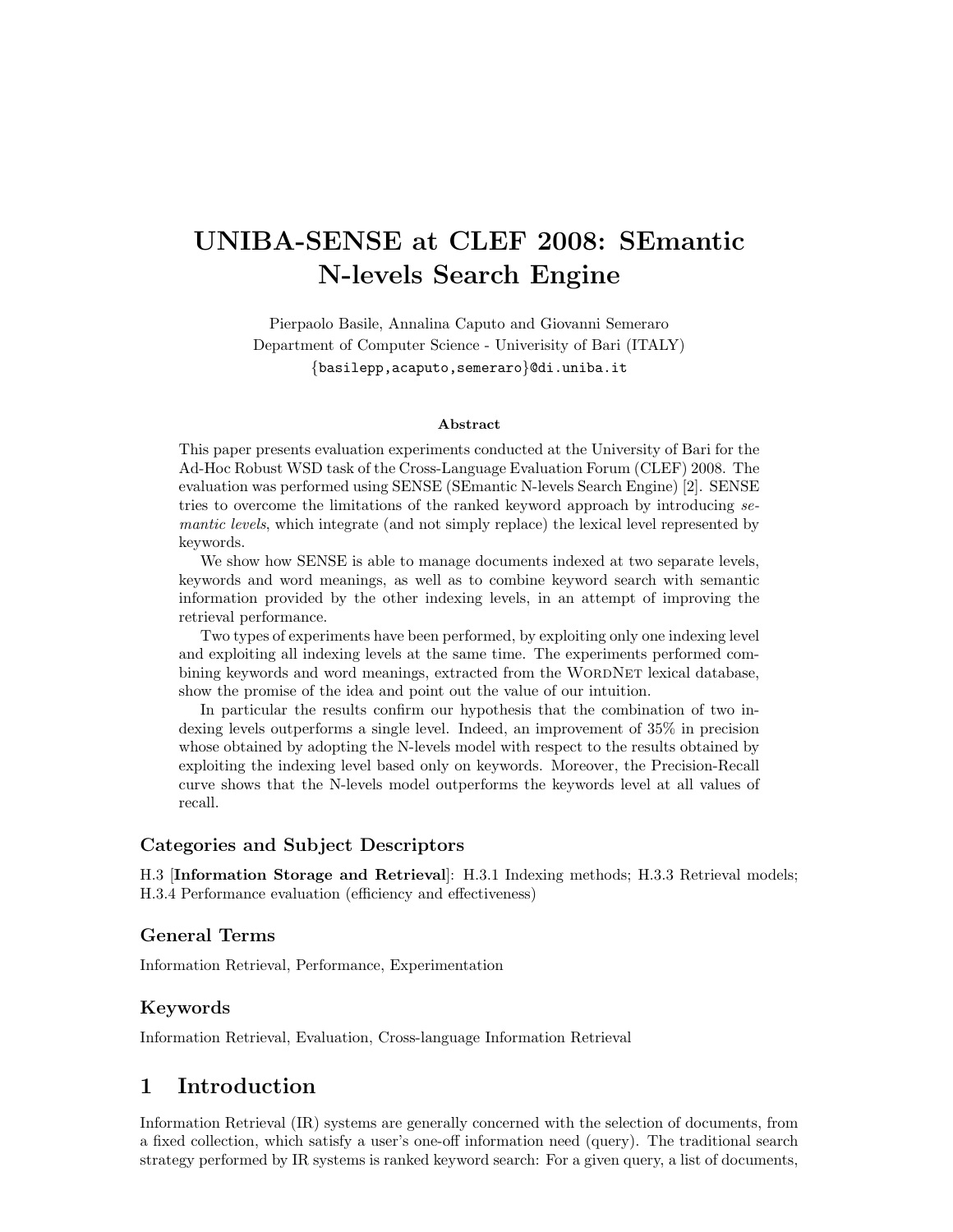ordered by relevance, is returned. Relevance computation is primarily driven by a string-matching operation: If any query word is found in a document belonging to the collection, a match is made and the document is considered as relevant.

Ranked keyword search has been quite successful in the past, in spite of its obvious limits basically due to polysemy, the presence of multiple meanings for one word, and synonymy, different words having the same meaning. The result is that, due to synonymy, relevant documents can be missed if they do not contain the exact query keywords, while, due to polysemy, wrong documents could be deemed as relevant. These problems call for alternative methods that work not only at the lexical level of the documents, but also at the meaning level.

Any attempt to work at the meaning level must solve the problem that, while words occur in a document, meanings do not, since they are often hidden behind words. For example, for the query "apple", some users may be interested in documents dealing with "apple" as a "fruit", while some other users may want documents related to "Apple computers". Some linguistic processing is needed in order to provide a more powerful "interpretation" both of the user needs behind the query and of the words in the document collection. This linguistic processing may result in the production of semantic information that provide machine readable insights into the meaning of the content.

As shown by the previous example, named entities (people, organizations, locations, etc.) mentioned in the documents constitute important part of their semantics. Therefore, in our interpretation, semantic information could be captured from a text by looking at word meanings, as they are described in a reference dictionary (e.g. WORDNET  $[5]$ ), as well as named entities.

We propose an IR system which manages documents indexed at multiple separate levels: keywords, senses (word meanings), and entities. The system is able to combine keyword search with semantic information provided by the two other indexing levels. In particular, for each level:

- 1. a local scoring function is used in order to weigh elements belonging to that level according to their informative power;
- 2. a local similarity function is used in order to compute document relevance by exploiting the above-mentioned scores.

Finally, a *global ranking function* is defined in order to combine document relevance computed at each level.

The rest of the paper is structured as follows. The N-levels model used in SENSE is described in Section 2, while Section 3 presents an overview of the meaning level. A brief description of the global ranking function is given in Section 4, followed by the details of the system setup for the CLEF competition in Section 5. Finally the experiments are described in Section 6. Conclusions and future work close the paper.

### 2 N-levels model

According to [1], an IR model is a quadruple:

$$
\langle D,Q,F,R(q,d)\rangle
$$

where:

- $\bullet$  *D* is a set composed of logical views (or representations) for the documents in the collection;
- Q is a set composed of logical views (or representations) for user information needs. Such representations are called queries;
- $\bullet$  F is a framework for modeling document representations, queries, and their relationships;
- $R(q, d)$  is a ranking function which associates a real number with a query  $q \in Q$  and a document representation  $d \in D$ . Such a ranking defines an ordering among the documents with respect to the query q.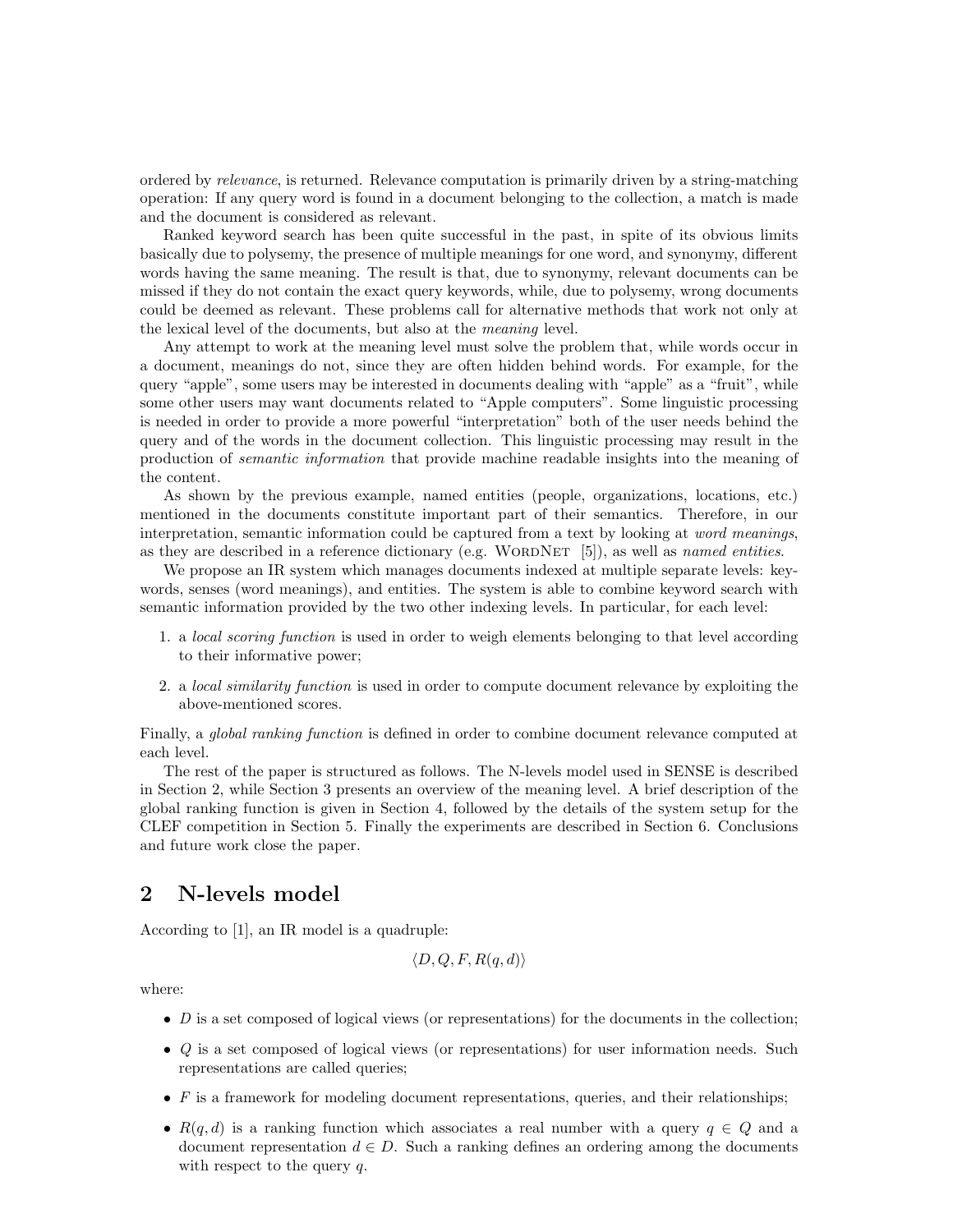For the classic vector model, the framework  $F$  is composed of a t-dimensional vectorial space and standard linear algebra operations on vectors. In this model, tf-idf schemes are used to weigh index terms in documents  $D$  and queries  $Q$ . Term weights are used to compute the *degree of* similarity between each document  $d$  in the collection and the user query  $q$ , according to a ranking function  $R(q, d)$ .

We propose an extension of the classical Vector Space Model [6] called N-levels model in which documents are represented at different levels. Each level corresponds to a *logical view* that aims at describing one of the possible spaces in which documents are represented.

The lexical space of the vector model is retained and semantic spaces are added, each one providing different information about the meaning of the content.

Each level is described by means of a specific type of features, where each feature is defined as a prominent attribute or aspect of the document. The model is currently implemented in SENSE, SEmantic N-levels Search Engine, an IR system in which three different levels are considered, corresponding to as many different types of features: keywords, word meanings and named entities. Each document at each level is represented by a *Bag-of-Features (BOF)*, a vector of weights assigned to homogeneous features.

More formally, given  $D = \{d_1, \ldots, d_{|D|}\}\)$  the document collection and N the number of levels, the document  $d_k$  is represented by N vectors:

$$
\overrightarrow{BoF_k^i} = (w_{1,k}^i, \dots, w_{|V_i|,k}^i) \quad i = 1, \dots, N
$$
\n(1)

where  $V_i$  is the vocabulary of the features at the *i*-th level, and  $w_{m,k}^i$  is the weight of the *m*-th feature at the *i*-th level for document  $d_k$ .

Analogously, N query vectors (one for each level) are used for representing queries. The N query vectors are not necessarily extracted simultaneously from the original keyword query issued by the user: A query vector can be obtained when needed. For example, the ranked list of documents for the query "Apple growth" might contain documents related to both the growing of computer sales by Apple Inc. and the growth stages of apple trees. Then, when the system collects the user feedback (for instance, a click on a document in which "Apple" has been recognized as a named entity), the query vector for the named entities level will be produced.

Given these representations, we need to define a strategy to compute both  $w_{m,k}^i$  and  $R(q, d)$ (the degree of similarity between query and document). The weighting scheme for computing  $w_{m,k}^i$  must be different for each type of feature. The adoption of a simple adjustment of tf-idf for semantic levels would result in a loss of the semantics that we want to capture by our model. More advanced strategies should be adopted in order to take into account the inherent informative power of each specific kind of feature. We call these strategies local scoring functions. Section 3.1 describes the local scoring function defined for weighting features (represented as WORDNET synsets) at the *word meaning* level (hereafter meaning level, for brevity). As regards queries, binary weights are adopted.

We have also to extend the notion of relevance  $R(q, d)$  in order to enhance keyword search with semantic information. Therefore, the degree of similarity between  $q$  and  $d$  must be evaluated at each level by defining a proper local similarity function that computes document relevance according to the weights defined by the corresponding local scoring function. Section 3.2 describes the local similarity function defined for the *word meaning* level. Since the final goal is to obtain a single list of documents ranked in decreasing order of relevance, a global ranking function is needed to merge all the result lists that come from each level. This function is independent of both the number of levels and the specific local scoring and similarity functions because it takes as input N ranked lists of documents and produces a unique merged list of the most relevant documents. Section 4 describes the adopted global ranking function.

To meet all the requirements of the proposed model, we implemented an extension of the LUCENE API<sup>1</sup>. LUCENE is a full-featured text search engine library that implements the vector space model.

<sup>1</sup>http://lucene.apache.org/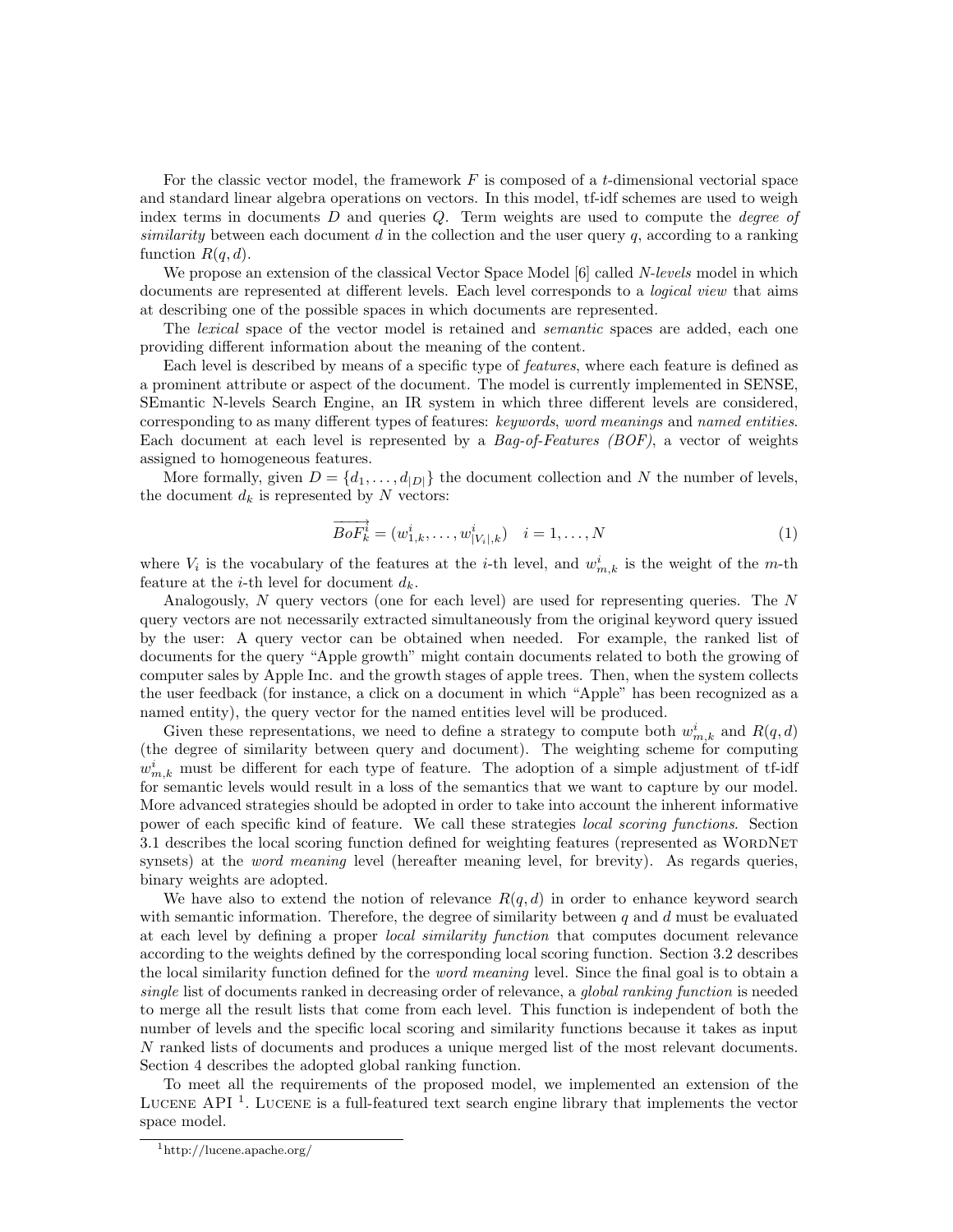### 3 Meaning Level

In SENSE, features at the meaning level are *synsets* obtained from WORDNET, a semantic lexicon for the English language. It groups English words into sets of synonyms called *synsets*, provides short general definitions (*glosses*), and records various semantic relations between these synonym sets. WORDNET distinguishes between nouns, verbs, adjectives and adverbs because they follow different grammatical rules. Each synset is assigned with a unique identifier and contains a set of synonymous words or collocations; different senses of a word are in different synsets. The meaning of a synset is further clarified by short defining glosses. A typical example of a synset with gloss is:

01722233 good, right, ripe – (most suitable or right for a particular purpose; "a good time to plant tomatoes"; "the right time to act"; "the time is ripe for great sociological changes")

In order to assign synsets to words, the original system adopted a Word Sense Disambiguation (WSD) strategy. In the case of CLEF, the system used the synsets provided by the organizers of the Ad-Hoc Robust WSD task. The provided documents contain for each word a list of the possible synsets with a confidence factor. We use this factor to weigh the synset in the meaning index structure.

The idea behind the adoption of WSD is that each document is represented, at the meaning level, by the senses conveyed by the words in its content, together with their respective occurrences. Documents are represented by using a synset-based vector space. Consequently, the BOF at the meaning level is indeed a *bag-of-synsets*. The vocabulary at this level is the set of distinct synsets recognized by the WSD procedure in the collection, while  $w_{m,k}^i$  in (1) is the weight of the m-th synset for document  $d_k$ , computed according to the local scoring function defined in the following section.

### 3.1 Synset Scoring Function

Given a document  $d_i$  and its synset representation computed by the WSD procedure,  $X =$  $[s_1, s_2, \ldots, s_k]$ , the basic idea is to compute a *partial* weight for each  $s_i \in X$ , and then to improve this weight by finding out some relations among synsets belonging to X.

The partial weight, called SFIDF (synset frequency, inverse document frequency), is computed according to a strategy resembling the tf-idf score for words:

$$
SFIDF(s_j, d_i) = \underbrace{TF(s_j, d_i)}_{\text{synset frequency}} \cdot \underbrace{log \frac{|C|}{n_j}}_{\text{IDF}}
$$
(2)

where  $|C|$  is the total number of documents in the collection and  $n<sub>j</sub>$  is the number of documents containing the synset  $s_j$ .  $TF(s_j, d_i)$  computes the frequency of  $s_j$  in document  $d_i$ .

Finally, the synset confidence factor  $(\alpha)$  is used to weigh the SFIDF value. Thus, the final local score for synset  $s_j$  in  $d_i$  is:

$$
SFIDF(s_j, d_i) \cdot (1 + \alpha) \tag{3}
$$

#### 3.2 Synset Similarity Function

The local similarity functions for both the meaning and the keyword levels are computed using a modified version of the LUCENE default document score. For the meaning level, both query and document vectors contain synsets instead of keywords. Given a query  $q$  and a document  $d_i$ , the synset similarity is computed as:

$$
synsim(q, d_i) = C(q, d_i) \cdot \sum_{s_j \in q} (\text{SFIDF}(s_j, d_i) (1 + \alpha) \cdot N(d_i))
$$
\n(4)

where:

•  $\text{SFIDF}(s_i, d_i)$  and  $\alpha$  are computed as described in the previous section;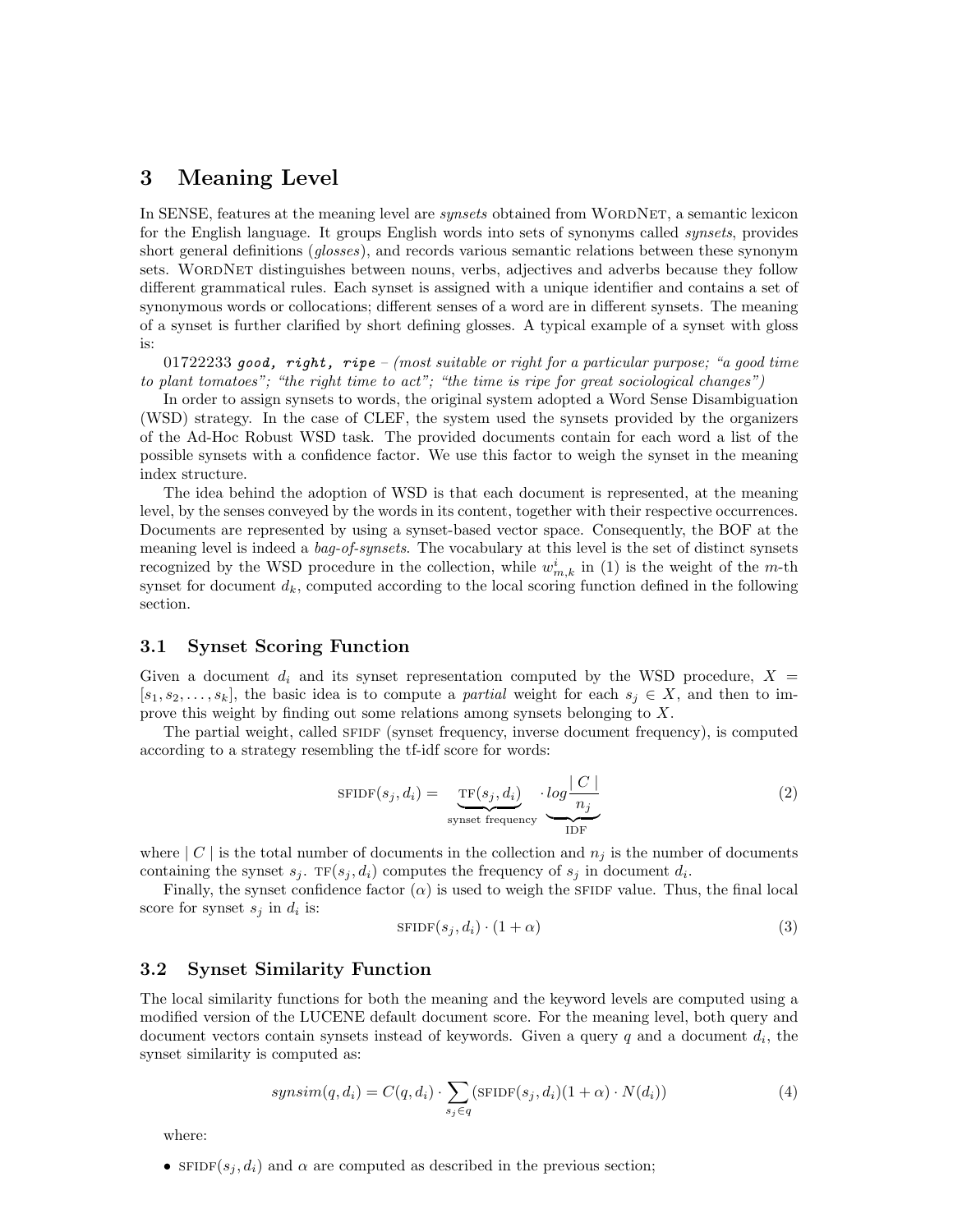- $C(q, d_i)$  is the number of query terms in  $d_i$ .
- $N(d_i)$  is a factor that takes into account document length normalization;

### 4 Global Ranking

Given a query q, each local similarity function produces a local ranked list of relevant documents. All the local lists must be merged in order to give a single ranked list to the user. The global ranking function is devoted to this task.

Algorithms for merging ranked lists are widely used by meta-search engines, which send user requests to several search engines and aggregate results into a single list [4]. Our strategy for defining the *global ranking function* is thus inspired by prior work on meta-search engines.

Formally, we define:

- $\bullet$  U: the universe, that is the set containing all the distinct documents in the local lists;
- $\tau_j = \{ x_1 \geq x_2 \geq \ldots \geq x_n \}$ : the j-th local list,  $j = 1, \ldots, N$ , defined as an ordered set S of documents,  $S \subseteq U$ ,  $\geq$  is the ranking criterion defined by the j-th local similarity function;
- $\tau_j(x_i)$ : a function that returns the position of  $x_i$  in the list  $\tau_j$ ;
- $s^{\tau_j}(x_i)$ : a function that returns the score of  $x_i$  in  $\tau_j$ ;
- $w^{\tau_j}(x_i)$ : a function that returns the weight of  $x_i$  in  $\tau_j$ .

Two different strategies can be adopted to obtain  $w^{\tau_j}(x_i)$ , based on the score or the position of  $x_i$  in the list  $\tau_j$ . Since local similarity functions may produce scores varying in different ranges, and the cardinality of lists can be different, a normalization process (of scores and positions) is necessary in order to produce weights that are comparable.

The aggregation of lists in a single one requires two steps: The first one produces the N normalized lists and the second one merges the N lists in a single one denoted by  $\hat{\tau}$ . The two steps are thoroughly described in [2]. After tuning experiments we choose to adopt Z-Score normalization and ComSUM respectively as score normalization and rank aggregation function. In particular the Z-Score normalization is computed using the following formula:

$$
w^{\tau_j}(x_i) = \frac{s^{\tau_j}(x_i) - \mu_s \tau_j}{\sigma_s \tau_j}
$$

Regarding ComSUM list aggregation method, the score of document  $x_i$  in the global list is computed by summing all the normalized scores for  $x_i$ :

$$
\psi(x_i) = \sum_{\tau_j \in R} w^{\tau_j}(x_i)
$$

where  $R$  is the set of all local lists.

### 5 System Setup

We adopted the SENSE model to build our IR system for CLEF evaluation. We used two different levels: keyword level using word stems and word meaning level using WordNet synsets. All the SENSE components involved in the experiments are implemented in JAVA using the last available version of Lucene API (2.3.2). Experiments were run on an Intel Core 2 Quad processor at 2.4 GHz, operating in 32 bit mode, running Linux (UBUNTU 7.10), with 2 GB of main memory.

In according to CLEF guidelines we performed two different tracks of experiments: Ad-Hoc Mono-language and Cross-language. Each track required two different evaluations: with and without synsets. We exploited several combination of levels and queries expansion methods, especially for the meaning level. All query expansion methods are automatic and do not require manual operations. Moreover we used different boosting factors for each field contained into the topic. In this way we give more importance to the terms in the fields TITLE and DESCRIPTION.

In particular for the Ad-Hoc Mono-language track we performed the following runs: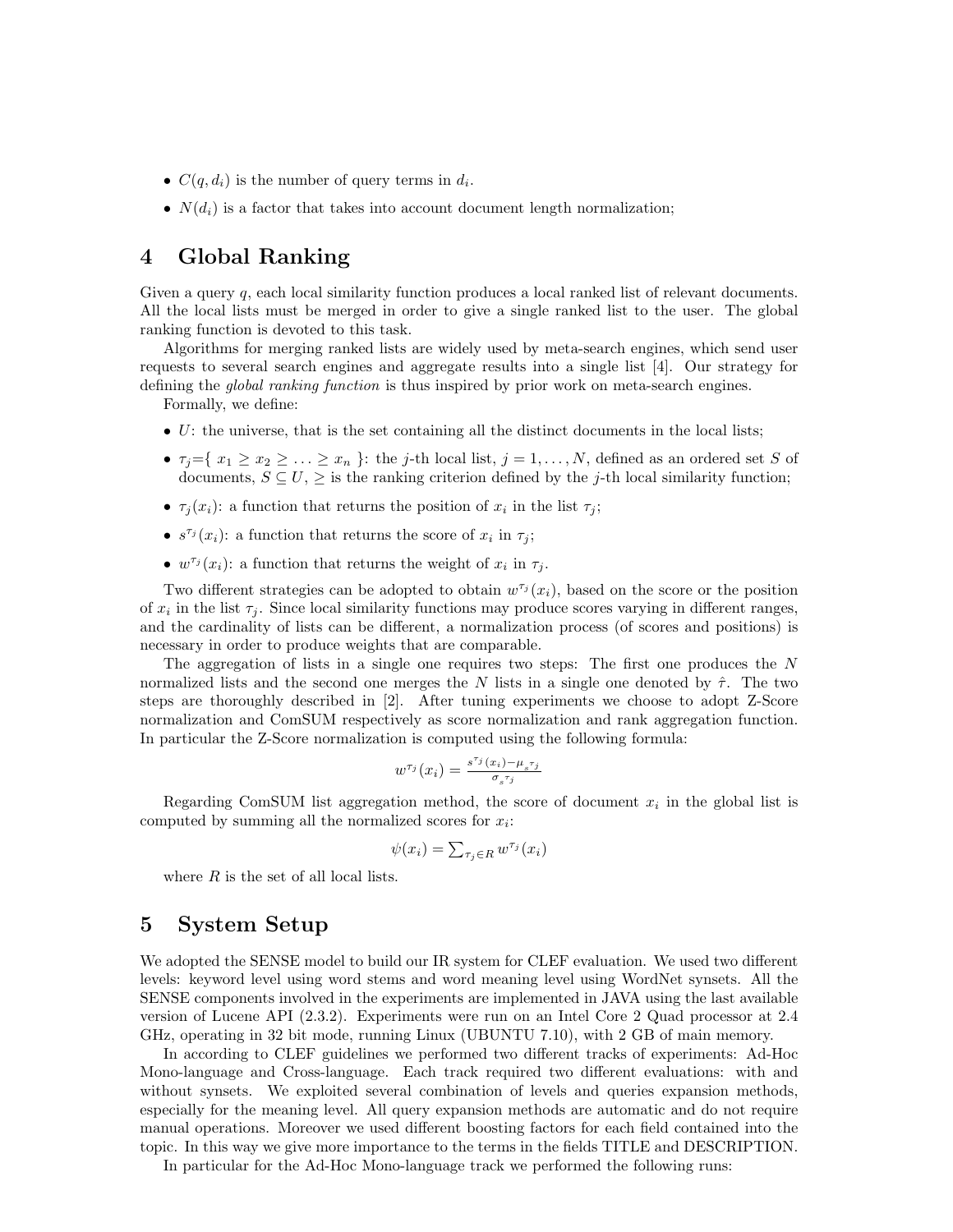- 1. MONO1TDnus2f: the query is built using word stems in the fields TITLE and DESCRIP-TION of the topics. All query terms are joined adopting the OR boolean operator. The terms in the TITLE field are boosted using a factor 2;
- 2. MONO11nus2f: similar to the previous run but in this case we add the NARRATIVE field and adopt different term boosting values: 4 for TITLE, 2 for DESCRIPTION and 1 for NARRATIVE. These boost factors are used for all the following runs;
- 3. MONO12nus2f: for this instance we adopt the Lucene Phrase Query in addition to the query expansion described in MONO11nus2f. This kind of queries are able to exploit terms proximity in the computation of relevance score. We build proximity query using the terms contained into the TITLE and DESCRIPTION fields. In detail: for TITLE we build a proximity query using all the terms into the field, while for DESCRIPTION we build a proximity query for each sentence;
- 4. MONO13nus2f: as the previous run but we adopt a different strategy to build Phrase Query. We exploit PoS-tag in order to build proximity queries. We produce a proximity query for each sequence of PoS-tags that matches the following patterns: *adjective-noun*verb, verb-adjective-noun, verb-noun, noun-verb and adjective-noun. For example into the sentence: 'The wrapping artist Christo took two weeks...' we build a proximity query using the following terms: "artist Christo took";
- 5. MONO14nus2f: this experiment adopts a combination of all the previous methods;
- 6. MONOwsd1nus2f: the query is built expanding the synsets in the TITLE and DESCRIP-TION fields of the topics. This run exploits the hypernyms and hyponyms. In particular, we include only the direct hyponyms and the hypernyms that have a path less or equal to two. For synsets we adopt a different boost factor taking into account both the field and synsets distance;
- 7. MONOwsd11nus2f: in this instance each word is expanded using the whole set of synsets in WordNet and we compute a boosting factor using the ZIPF distribution that approximates properly the natural distribution of meanings. The ZIPF formula is:

$$
f(k;N;s) = \frac{1/k^s}{\sum_{n=1}^{N} 1/n^s}
$$

where:

- $N$  is the number of synsets;
- $k$  is the synset rank. The synsets in WordNet are ranked according to the their frequency in a reference corpus;
- $s$  is the value of exponent characterizing the distribution: after tuning experiments we set s equal to 2.
- 8. MONOwsd12nus2f: in this experiment we exploit the N-levels architecture of SENSE. For keyword level we adopt the query expansion described in MONO14nus2f and for word meaning level the MONOwsd1nus2f;
- 9. MONOwsd13nus2f: as the previous run but, for the word meaning level we adopt the method described in MONOwsd11nus2f.

For the Ad-Hoc Cross-language track we performed the following runs:

1. CROSS1TDnus2f: the query is built using word stems in TITLE and DESCRIPTION fields of the topics. In Cross-language track the topics are in Spanish, thus a translation of terms in English is required. The SENSE system was not developed for Cross-language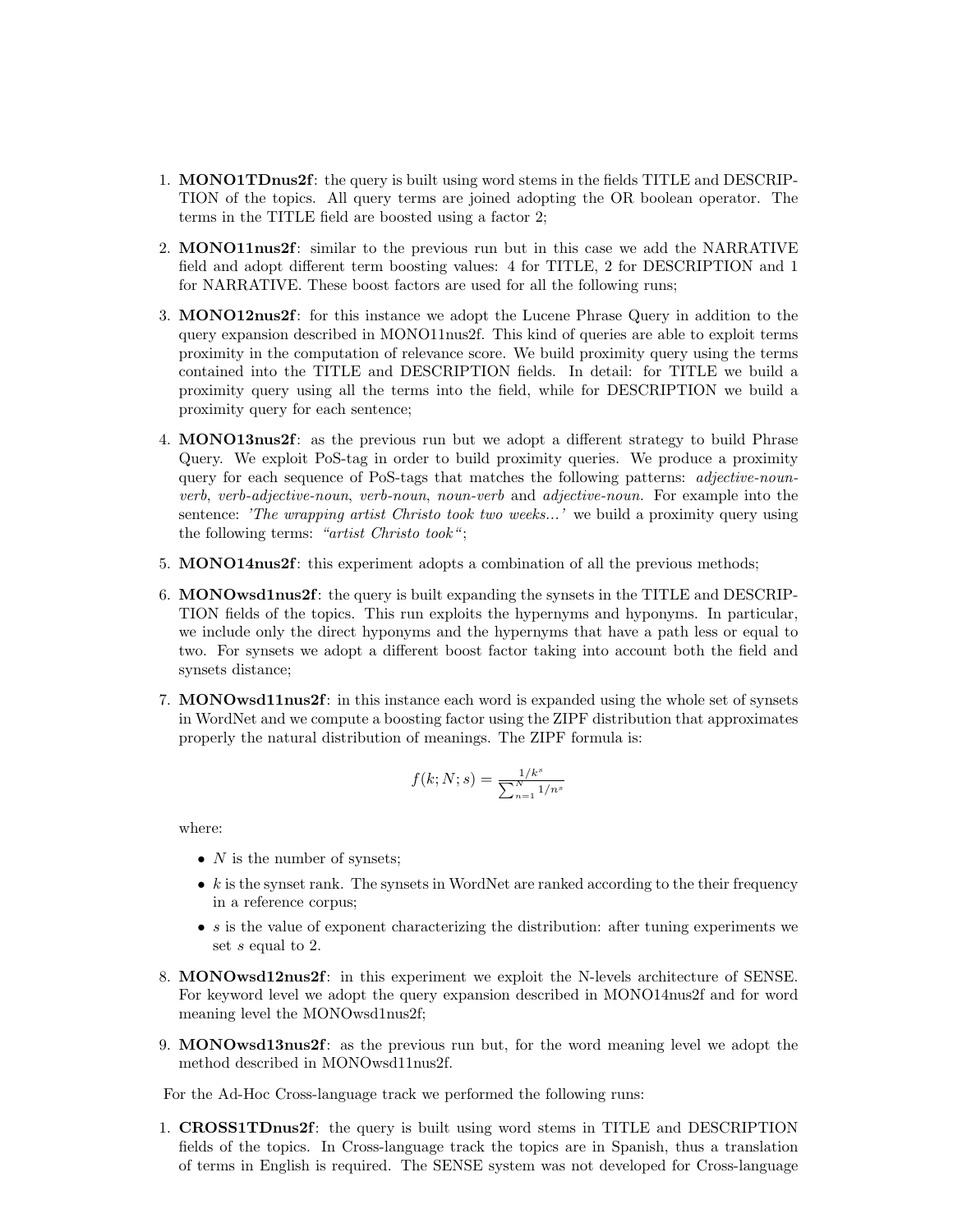retrieval and in this instance we adopted a very trivial method in order to translate the query in English. We exploited WordNet dictionary to translate a word. In detail, we query Spanish WordNet using the Spanish word  $w<sub>s</sub>$  and retrieve the whole set of synsets S related to the word  $w_s$ ; then we use the set S to query English WordNet and retrieve, for each synset in S, the set of the English synonyms  $W_e$ . Finally, we build the query using the words in  $W_e$ . The boost factors have the same values used in the Mono-language track;

- 2. CROSS1nus2f: as described in the previous run adding the NARRATIVE field;
- 3. CROSSwsd1nus2f: in this case we adopt the same method presented in MONOwsd1nus2f but we use directly the synsets in Spanish Topic. It is important to notice that terms in a Spanish query are disambiguated using the first sense in Spanish WordNet;
- 4. CROSSwsd11nus2f: in this instance we exploit the N-levels architecture. For the keyword level we adopt the method described in CROSS1nus2f and for word meaning level the method proposed in MONOwsd1nus2f;
- 5. CROSSwsd12nus2f: this run differs from the CROSSwsd11nus2f for the use of a different Spanish-English translation method. We use directly the Spanish WordNet synset instead of the Spanish word. We query English WordNet using the synsets into the topic and retrieve, for each synset, the set of synonymous English words.

For all the runs we remove the stop words from both the index and the topics. In particular, we built a different stop words list for topics in order to remove non-informative words such as find, reports, describe that occur with high frequency in topics and are poorly discriminating.

### 6 Experimental Session

The experiments were carried out on the CLEF Ad-Hoc WSD Robust dataset derived from the English CLEF data, which comprises corpora from "Los Angeles Times" and "Glasgow Herald", amounting to 166, 726 documents and 160 topics in English and Spanish. The relevance judgments were taken from CLEF.

The goal of our evaluation is to prove that the combination of two levels outperforms a single level. In particular, the combination of keyword and meaning levels is more effectiveness than the keyword level alone.

To measure retrieval performance, we adopted Mean-Average-Precision (MAP) calculated by the CLEF organizers using the DIRECT system on the basis of 1,000 retrieved items per request. Table 1 shows the results for each run with an overview on the exploited features.



Figure 1: Precision vs. Recall graph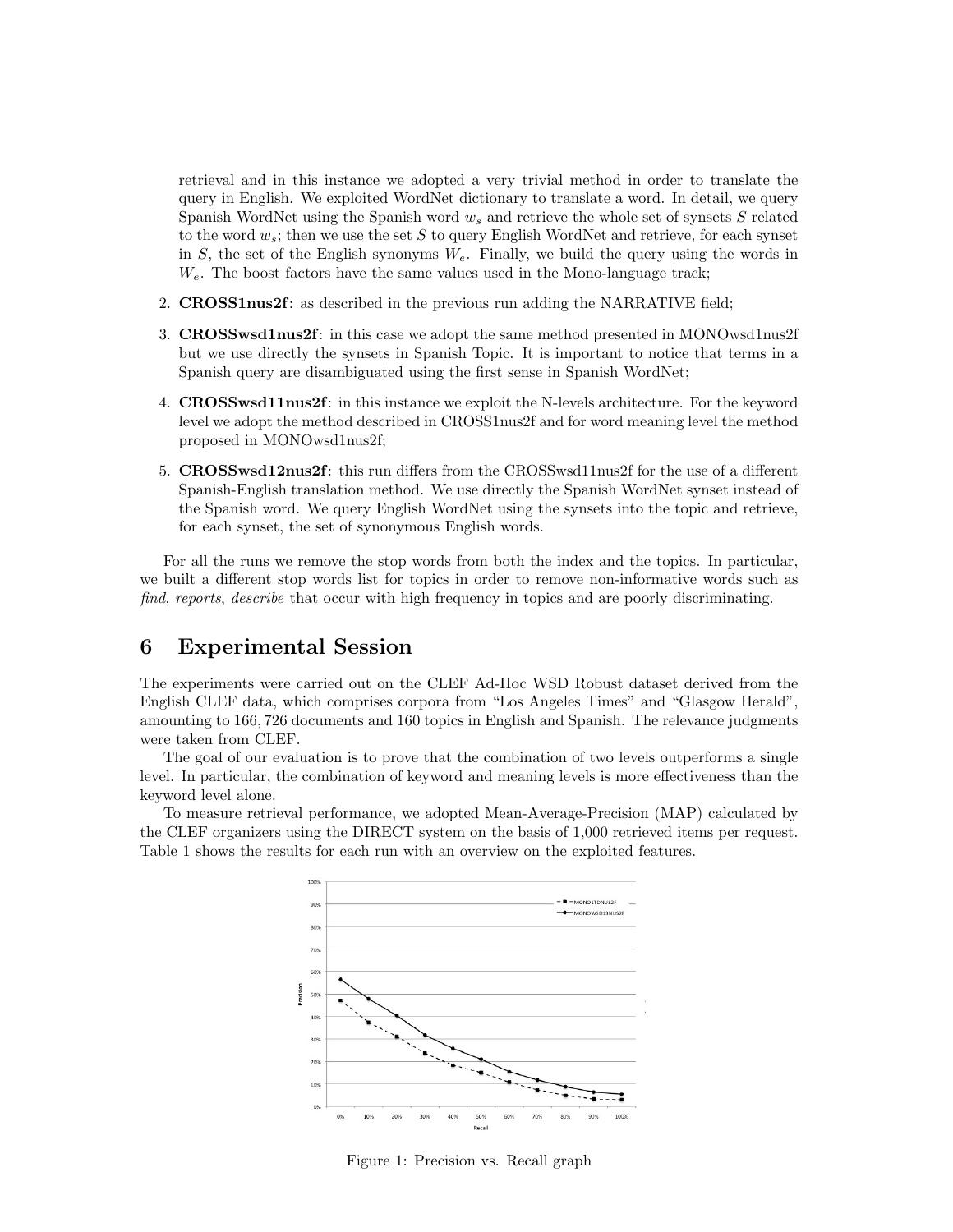| Run                     | <b>MONO</b> | <b>CROSS</b> | N-levels | <b>WSD</b> | MAP   |
|-------------------------|-------------|--------------|----------|------------|-------|
| MONO1TDnus2f            | X           |              |          |            | 0.168 |
| MONO11 <sub>nus2f</sub> | X           |              |          |            | 0.192 |
| MONO12nus2f             | X           |              |          |            | 0.145 |
| MONO13nus2f             | X           |              |          |            | 0.154 |
| MONO14nus2f             | X           |              |          |            | 0.068 |
| MONOwsd1nus2f           | X           |              |          | X          | 0.180 |
| MONOwsd11nus2f          | X           |              |          | X          | 0.186 |
| MONOwsd12nus2f          | X           |              | X        | X          | 0.220 |
| MONOwsd13nus2f          | Χ           |              | Х        | X          | 0.227 |
| CROSS1TDnus2f           | X           | X            |          |            | 0.025 |
| CROSS1nus2f             | X           | X            |          |            | 0.015 |
| CROSSwsd1nus2f          | X           | X            |          | X          | 0.071 |
| CROSSwsd11nus2f         | X           | X            | X        | X          | 0.060 |
| CROSSwsd12nus2f         | Х           | Х            | Х        | Х          | 0.072 |

Table 1: Results of the performed experiments

The results confirm our hypothesis: The combination of two levels outperforms a single level. In particular, the combination of keyword and meaning levels (MONOwsd12nus2f and MONOwsd13nus2f) is more effectiveness than the single keywords level (MONO1TDnus2f and MONO11nus2f). If we consider MONO1TDnus2f as baseline, we obtain an improvement of 35% in precision using the N-levels model (MONOwsd13nus2f). The behavior of the two systems is shown in Figure 1: The N-levels model outperforms the keyword level at all values of recall.

It is interesting to notice that just the use of the word meaning level alone is able to outperform the keyword level. This result has a motivation: We chose to index all the synsets for each word (not only the synset with the highest confidence factor). This intuition makes the retrieval process easier.

Regarding the Cross-language track, our system achieves a low precision. This was an expected result because our system is not designed specifically for this kind of task. Moreover, the method adopted for topic translation is based only on the use of WordNet as dictionary. In particular, performance of the Cross-language without WSD (experiments: CROSS1TDnus2f and CROSS1nus2f) are not satisfying because the system exploits only keywords and the translation process introduces a lot of wrong terms into the query, producing a noise effect. Conversely, the word meaning level is able to help the retrieval process, as shown in CROSSwsd1nus2f where we used only the word meaning level (without keywords). In the second attempt (CROSSwsd11nus2f) we combined the keyword level with the word meaning level obtaining worse results due to the keyword translation method (as in CROSS1TDnus2f). Finally, we tried to translate the Spanish words using directly the synsets obtaining a good result with respect to the previous one.

We noticed that our system has a low precision with respect to the other participants to the CLEF competition. This is due to the standard relevance function implemented in Lucene and this result was expected. In particular, Lucene performance decreases when the number of terms in the query grows. In fact, the experiment MONO14nus2f produces large queries and results point out that the system achieves a low precision in this experiment with respect to the others that rely exclusively on keywords. This problem also affects the Cross-language experiments because we translate a Spanish word using all the possible English translations (CROSS1TDnus2f) producing a query with a lot of terms. Details concerning this well known behavior of Lucene can be found in [3]. Nonetheless, the goal of our evaluation was to prove the effectiveness of the N-levels model and the experiments confirm our hypothesis.